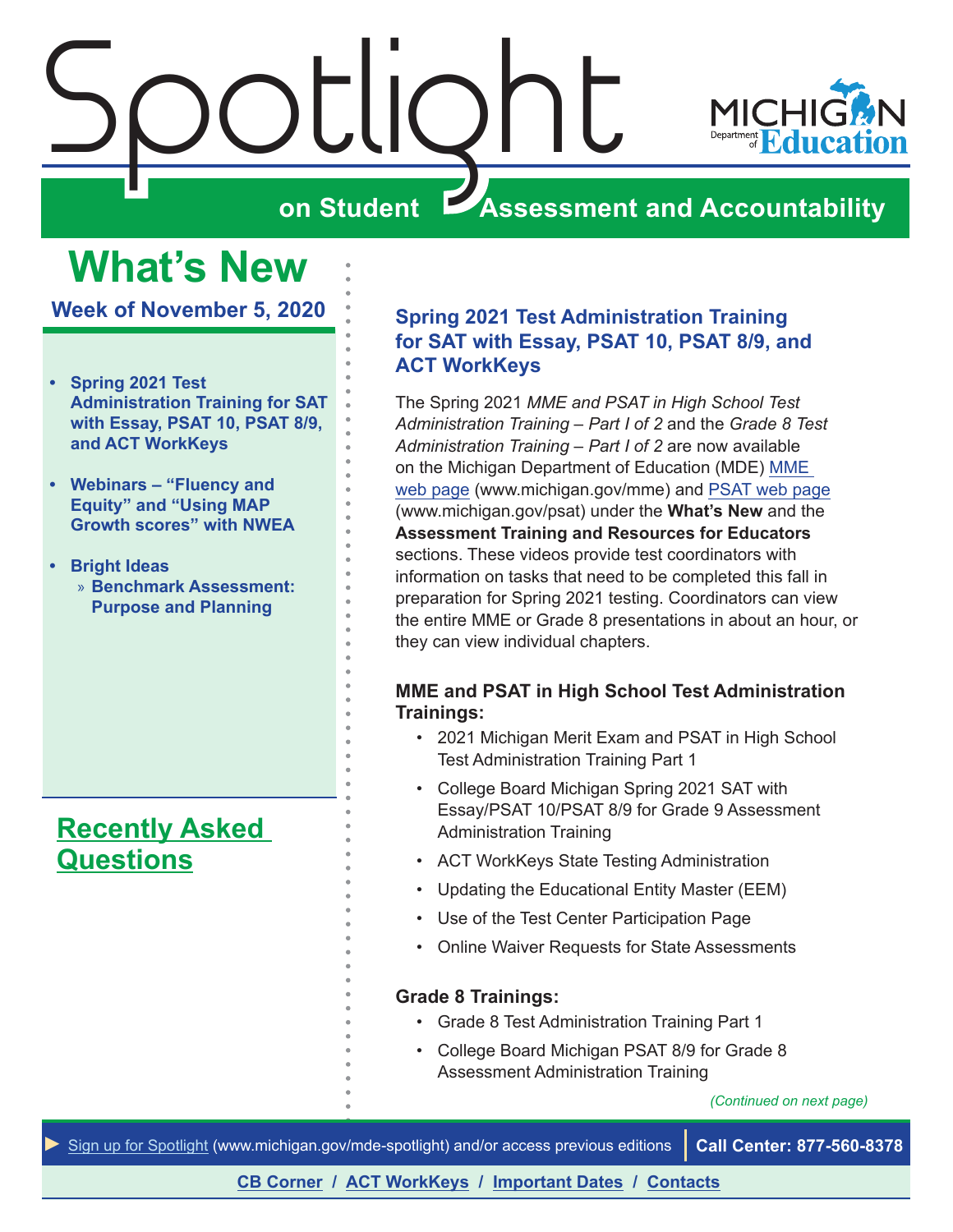# <span id="page-1-0"></span>OOUQht on Student Assessment and Accountability November 5, 2020

- Updating the Educational Entity Master (EEM)
- Use of the Test Center Participation Page
- Online Waiver Requests for State Assessments

Additional trainings for the Pre-ID Process and Material Orders will be added to these online trainings in December. Part 2 of the trainings will be available in early February. They will include additional steps that need to be taken in early spring with M-STEP grade 8 and grade 11, Supports and Accommodations, Test Security Training, and Secure Site tasks.

Email any assessment questions you have while viewing these presentations to [mde-oeaa@michigan.](mailto:mde-oeaa%40michigan.gov?subject=) [gov](mailto:mde-oeaa%40michigan.gov?subject=) and include "Spring 2021 MME and/or PSAT Test Administration" in the Subject line.

## **Webinars – "Fluency and Equity" and "Using MAP Growth scores" with NWEA**

NWEA (Northwest Evaluation Association) is offering two webinars this month**:**

#### **Webinar #1**

**Fluency and equity: Helping all kids access gradelevel text** – Award-winning author and professor Dr. Tim Rasinski joins NWEA's literacy subject-matter experts to discuss strategies and practices to improve reading performance and promote equity. This webinar will take place on **Thursday, November 19 at 1 p.m. ET**. If you have any questions email [michigan@nwea.](mailto:michigan%40nwea.org?subject=) [org.](mailto:michigan%40nwea.org?subject=)

Register for [Webinar #1](https://info.nwea.org/wbr-fluency-and-equity-helping-all-kids-access-grade-level-text.html?utm_source=partner&utm_medium=email&utm_campaign=mde-tactical-enewsletter-early-learning-fluency-fm-11-20&utm_content=wbr-fluency-and-equity-helping-all-kids-access-grade-level-ad-1)

#### **Webinar #2**

**Using your MAP Growth scores to support student learning through instructional resources** – NWEA is partnering with the Michigan Elementary and Middle School Principal's Association (MEMSPA) on a webinar to support Michigan's building leaders with connecting their MAP® Growth™ assessment data to inform instructional decisions that accelerate academic recovery. The webinar is **Thursday, November 19 at 2 p.m. ET**. This event is ideal for district-level administrators, principals, and key MAP users. If you have any questions, email [michelle.carter@nwea.org](mailto:michelle.carter%40nwea.org?subject=).

[Register for Webinar #2](https://info.nwea.org/WB2020-11-19MEMPSAInstructionalGrowth_LP-RegUpdated.html) by **11:59 p.m. on November 15**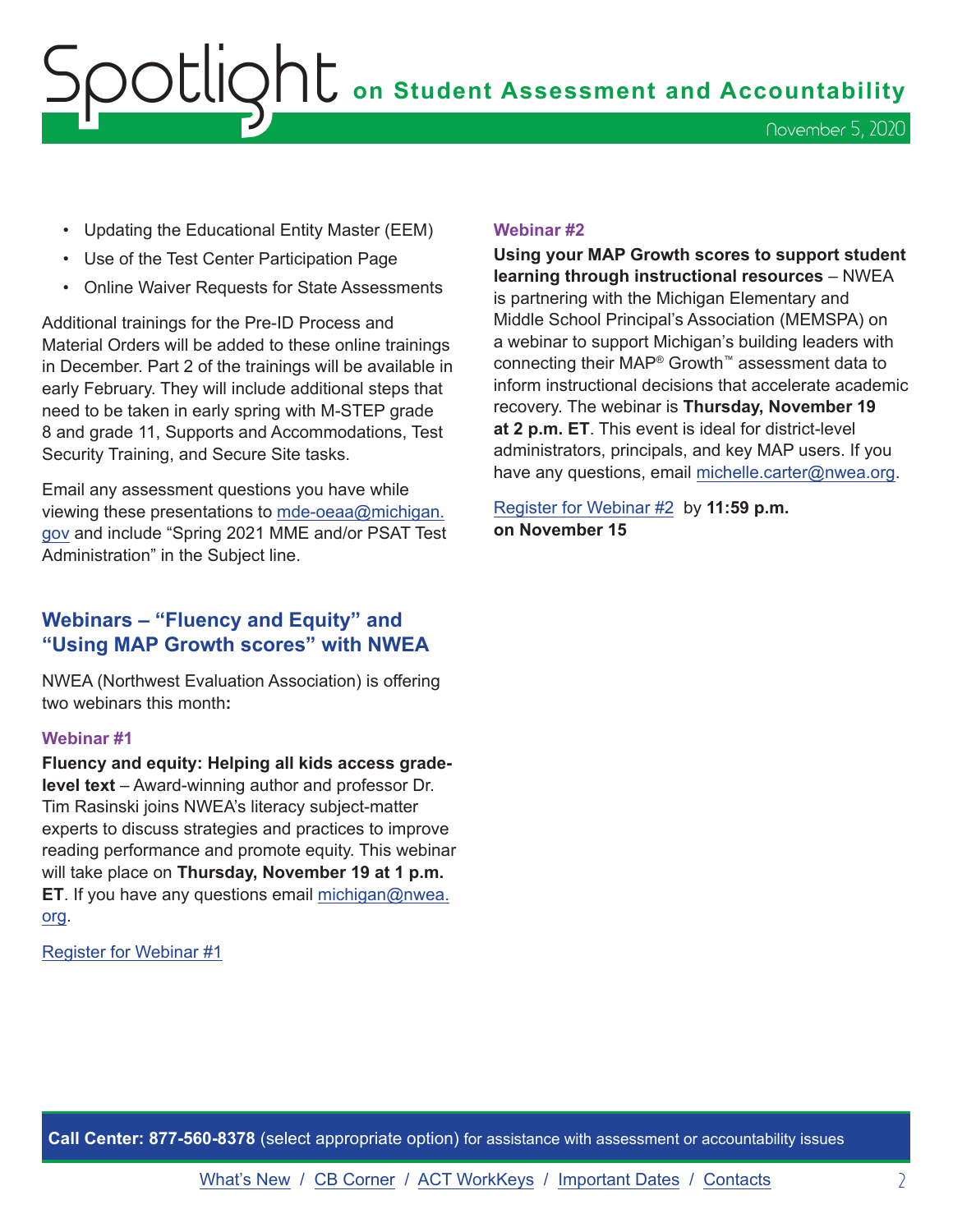**Shows** on Student Assessment and Accountability

November 5, 2020

# <span id="page-2-0"></span>Bright Ideas

**Tips and strategies for putting assessment literate practice to work in the context of remote, online, or hybrid learning models.**

## **Benchmark Assessment: Purpose and Planning**

Under Michigan's "Return to Learn" Legislation (Public Act 165 of 2020), schools are required to give interim assessments to students as part of their extended COVID-19 learning plan. Districts must select a benchmark assessment(s) aligned to state standards, and administer the benchmark assessment(s) to all pupils in grades K-8 to determine whether they are making meaningful progress toward mastery of Michigan standards [\(see detailed requirements\)](http://www.legislature.mi.gov/documents/2019-2020/publicact/pdf/2020-PA-0165.pdf).

The Return to Learn law is flexible and provides districts with several benchmark options; these are clearly described on the Michigan Department of Education (MDE) ["Return to Learn" Benchmark](https://www.michigan.gov/mde/0,4615,7-140-22709_102327---,00.html)  [Assessment web page.](https://www.michigan.gov/mde/0,4615,7-140-22709_102327---,00.html) But beyond meeting the law's requirement, what does a benchmark—or "interim" assessment—offer? What other purposes are benchmark assessments designed to meet?

## **Part of a Balanced Assessment System**

Interim or benchmark assessments (interim/benchmark assessments) fit between formative assessment practices (often referred to as assessment for learning) and summative assessments (often referred to as assessment of learning) on the formative/summative continuum. While they can serve one of several purposes (see Figure 1 on the following page), their position in the assessment system allows educators, students, and parents to monitor the progress of

all students on their journey toward mastery of the identified learning objectives. They are administered when there might still be time for remediation for students who need more support to meet the learning objectives.

## **Know Your Purpose**

As with any assessment, it is important to be clear on why you are giving an interim assessment. Educators ask:

- What do I want to learn from this assessment?
- Who will use the information gathered?
- What action steps will be taken as a result?
- What PD or support should be in place to ensure the action steps?
- How will student learning improve as a result of the assessment system and will learning improve more than if it were not used?

Interim/benchmark assessments are given for purposes that fall into three general categories.

- 1. **Instructional:** to monitor student achievement at various points in the learning process
- 2. **Predictive:** to predict future performance on another assessment (such as the M-STEP)
- 3. **Evaluative:** to provide information useful to the evaluation of a curriculum or instructional program

*(Continued on next page)*

**Call Center: 877-560-8378** (select appropriate option) for assistance with assessment or accountability issues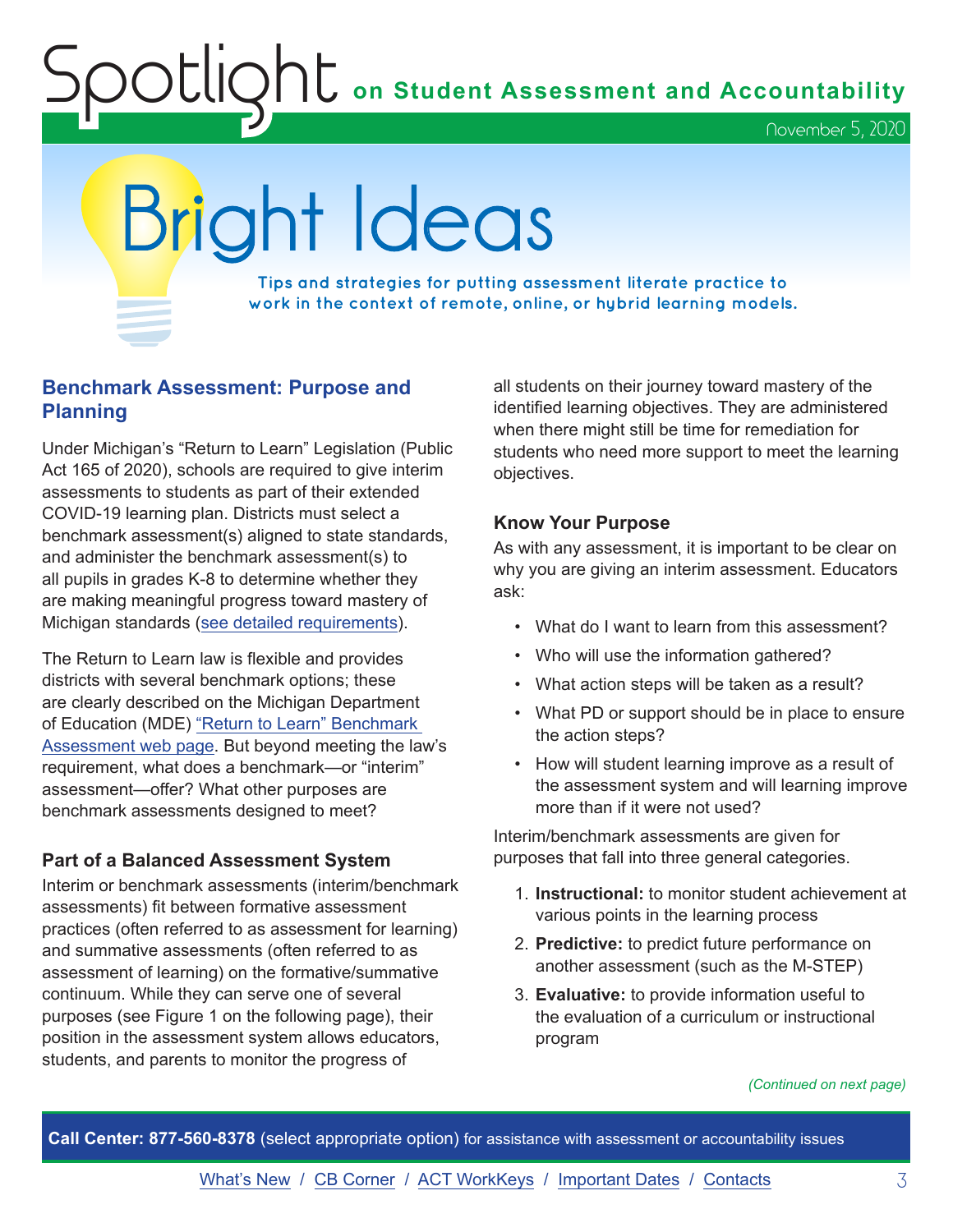# OCLIQht on Student Assessment and Accountability November 5, 2020

**Figure 1.** This table describes types of assessment and offers some examples of each. The chart also illustrates how different educators at various levels use assessment data to inform decisions.

|                        |                              | <b>4 Key Assessment Questions</b>                                                                                                                                                                                                                                                       |                                       |                                                                                         |                                                                                                                           |  |
|------------------------|------------------------------|-----------------------------------------------------------------------------------------------------------------------------------------------------------------------------------------------------------------------------------------------------------------------------------------|---------------------------------------|-----------------------------------------------------------------------------------------|---------------------------------------------------------------------------------------------------------------------------|--|
|                        |                              | When?<br>(frequency)                                                                                                                                                                                                                                                                    | What<br>is provided?                  | Who<br>benefits?                                                                        | Why?<br>(purpose)                                                                                                         |  |
| Learning<br><b>FOR</b> | <b>Formative</b>             | Continuous<br>throughout<br>construction                                                                                                                                                                                                                                                | Immediate actionable<br>feedback      | <b>Students and teachers</b>                                                            | Inform teaching and learning<br>approaches                                                                                |  |
| Assessment             | <b>Examples</b>              | Formative Assessment Strategies: Self-assessment, peer assessment, feedback, activating prior knowledge,<br>goal setting, and questioning<br>Formative Assessment Tools: Observable application of the formative strategy—can include student conferences,<br>learning logs, portfolios |                                       |                                                                                         |                                                                                                                           |  |
| Learning               | Interim/<br><b>Benchmark</b> | Periodic                                                                                                                                                                                                                                                                                | Multiple "checkpoints"<br>across time | Students, teachers, school,<br>and parents                                              | Monitor student progress<br>toward learning goals, predict<br>performance on future<br>assessments, or evaluate programs. |  |
| ŏ                      | <b>Examples</b>              | Pre-tests, graded classroom assignments, portfolios, and benchmark assessments                                                                                                                                                                                                          |                                       |                                                                                         |                                                                                                                           |  |
| Assessment             | <b>Summative</b>             | End of learning<br>(unit, term,<br>school year)                                                                                                                                                                                                                                         | Snapshot                              | Students, teachers, school/<br>district, parents/community,<br>state/federal government | Certify student learning of<br>intended academic outcomes<br>(e.g. standards, student learning<br>objectives)             |  |
|                        | <b>Examples</b>              | End-of-year exams, portfolio, annual assessment data (M-STEP, MME, etc.), and unit assessments                                                                                                                                                                                          |                                       |                                                                                         |                                                                                                                           |  |

It is important to know which purpose you are trying to achieve before selecting the assessment tool(s) you will use. Then, it is important to use the assessment results only for that purpose.

## **Consistency is encouraged**

To the extent it is practical, schools and districts are encouraged to administer the same benchmark(s) as they administered in prior years. This allows for consistent data, which helps inform decisions focused on learning for all students and allows for reasonable comparison over time.

## **Resources for more learning**

• [Michigan Department of Education Benchmark](https://www.michigan.gov/mde/0,4615,7-140-22709_102327---,00.html)  [Assessment web page](https://www.michigan.gov/mde/0,4615,7-140-22709_102327---,00.html)

## **From the Spotlight Assessment Literacy series**

• [What is the Purpose of Interim Assessments?](https://www.michigan.gov/documents/mde/Spotlight_5-9-19_654743_7.pdf#Spotlight_5-9-19.indd%3A.238030%3A11290) (from the May 9, 2019 Spotlight)

#### **From Michigan Assessment Consortium**

- [Interim Benchmark Assessments](https://www.michiganassessmentconsortium.org/assessment-resources/interim-benchmark-assessments/)  a curated Collection offered by the Michigan Assessment **Consortium**
- [Marianne Perie event resources](https://www.michiganassessmentconsortium.org/event/assessment-learning-network-2017-18-event-2/)

In addition to Perie's presentation video and handouts, this event archive features short, sharable "Learning Moment" videos that Perie recorded [defining interim assessment](https://vimeo.com/252886359/127ef6e508), [describing](https://vimeo.com/252886844/0b4c91cbc8)  [its role in a balanced assessment system,](https://vimeo.com/252886844/0b4c91cbc8) and [explaining how results can be used.](https://vimeo.com/252889053/6c409e5821)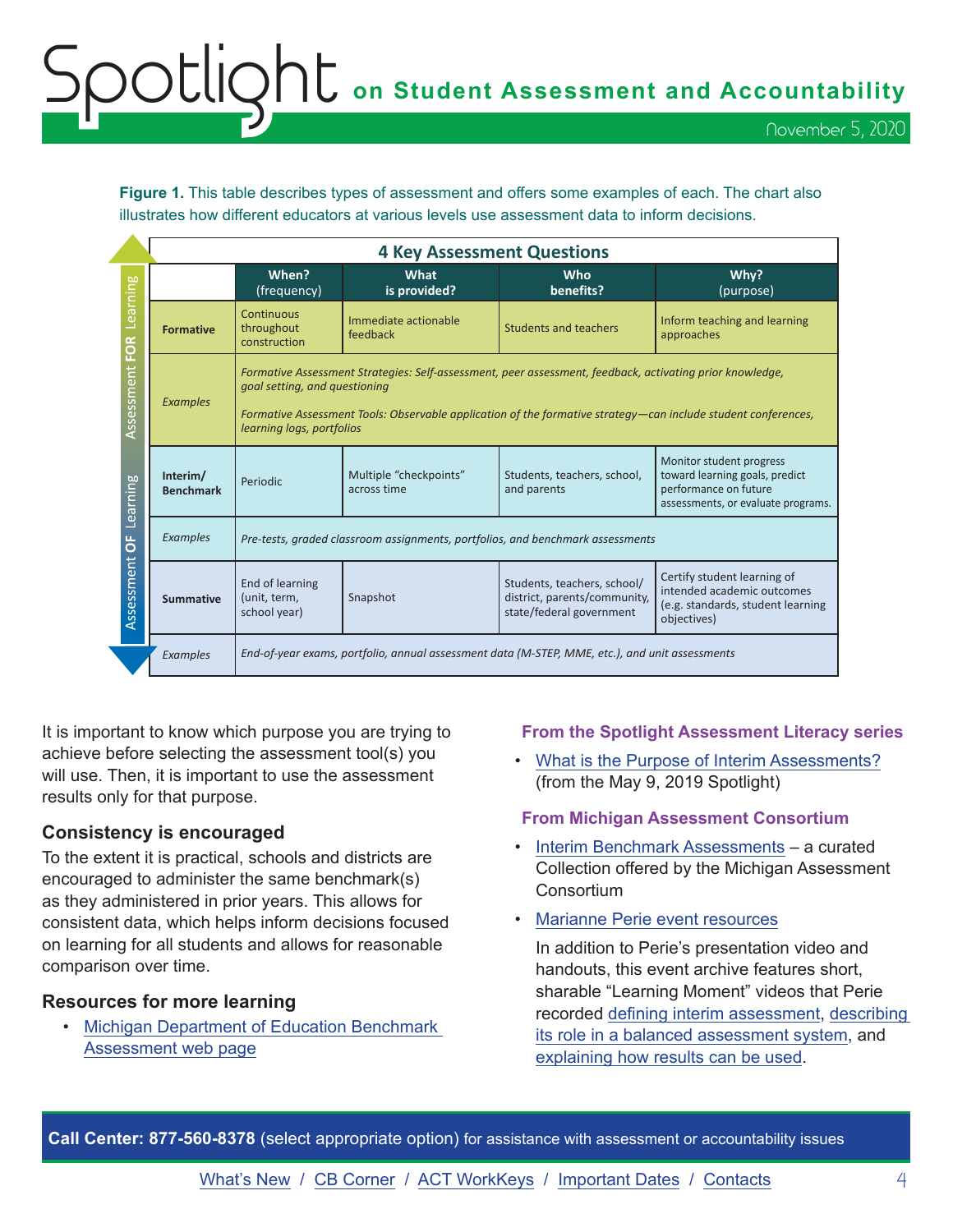**Spotlight** on Student Assessment and Accountability

November 5, 2020

## <span id="page-4-0"></span>College Board Corner

*Information on SAT*®*, PSAT*™ *8/9, and PSAT*™*10 provided by the College Board*

## **Questions about Fall or Spring PSAT 8/9, PSAT 10, or SAT?**

- Call the Michigan Educator Hotline: 866-870- 3127 (select Option 1)
- Email [michiganadministratorsupport@](mailto:michiganadministratorsupport%40collegeboard.org?subject=) [collegeboard.org](mailto:michiganadministratorsupport%40collegeboard.org?subject=)

## **WHAT'S NEW**

## **Fall 2020 Invoice Generation Process**

Although the Michigan Department of Education (MDE) is providing the Fall 2020 SAT with Essay, PSAT/ NMSQT, and PSAT 8/9 for Grade 9 administrations to eligible schools, it is important that schools complete the invoicing process in the College Board test ordering site to avoid fees billed to the school.

There are three general purposes of the invoicing process:

- to generate an invoice to be paid by the school (as necessary)
- to make grade-level adjustments (mis-grids) to ensure correct billing to MDE
- to identify students eligible for fee reduction or fee waiver benefits

## **Why would I need to generate an invoice for my school?**

- If you ordered assessments for grades other than what is being provided by the state, your school(s) will be billed for these tests.
- **Example:** School ordered and administered the PSAT 8/9 for Grade 8 (not provided by MDE) and PSAT 8/9 for Grade 9 (covered by MDE).

• School will generate an invoice and pay for the 8th grade tests, while the state will be billed for the 9th grade tests.

## **Why would I need to make grade-level adjustments?**

- Coordinators should ensure that student's grades that were bubbled are accurate and align to MDE-provided assessments.
- **Example:** A student took the SAT with Essay and bubbles they are in 11th grade, but they are actually in 12th grade.
- Your school will get charged for this test since 11th graders aren't eligible for the SAT under the state contract in the fall.
- Therefore, you can make mis-grid corrections, so your school is not invoiced.

**Important:** Invoices will not be waived for schools that do not make mis-grid adjustments before the deadline.

## **Why would I need to identify students eligible for fee reduction benefits? (Only applicable to SAT and PSAT/NMSQT.)**

Fee reduction benefits (available in the test ordering site [TOS]) are the same as a fee waiver. Identifying the number of students eligible for fee reductions/ waivers is a way to deliver benefits to eligible students, such as two free weekend SATs, unlimited score reports, and more. For more information on the benefits students can receive, visit the [SAT](https://collegereadiness.collegeboard.org/sat/register/fees/fee-waivers)  [Fee Waivers web page](https://collegereadiness.collegeboard.org/sat/register/fees/fee-waivers) (https://collegereadiness. collegeboard.org/sat/register/fees/fee-waivers).

#### *(Continued on next page)*

**Call Center: 877-560-8378** (select appropriate option) for assistance with assessment or accountability issues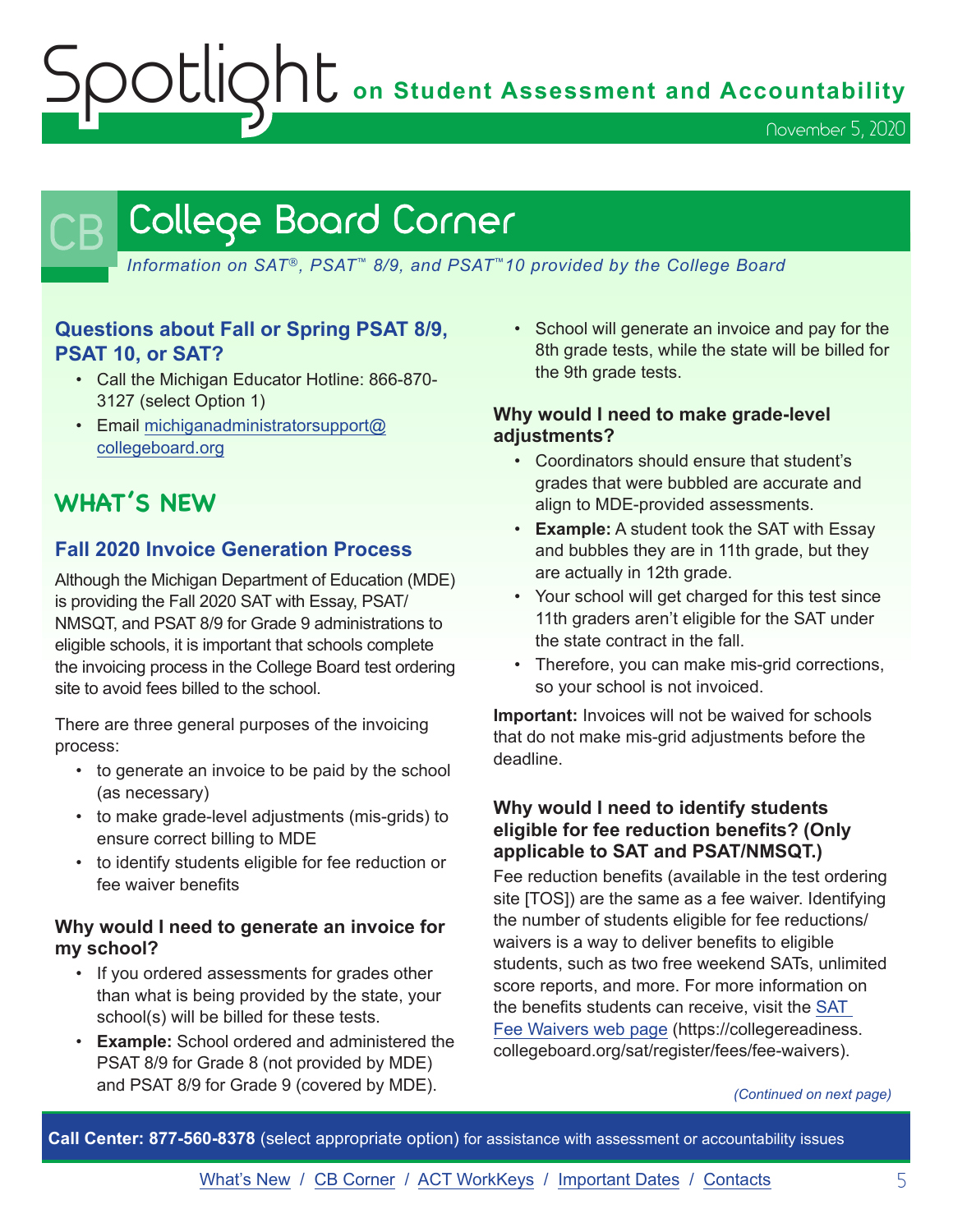# **Shows** on Student Assessment and Accountability

November 5, 2020

# $\mathsf{CB}\,\mathsf{I}$

There are two ways to identify students for benefits: **Option 1.** In March 2020, schools were provided with fee waiver codes in the Download Center of the K-12 reporting portal, to provide to eligible students. Those codes are still available for eligible 12th grade students who need the School Day benefits.

- If you choose this option, no action is needed in TOS after testing to identify students.
- Additional codes for 11th grade students who will participate in SAT School Day in Spring 2021 will be available in the K-12 reporting portal in approximately March 2021.

**Option 2.** Identifying students for fee reduction benefits in the TOS during the invoice generation process is another way to deliver these benefits to students.

## **Invoice Generation Timelines**

The invoice generation must be completed separately for each administration date conducted by your school. The windows for schools to review and make any needed corrections are in the following table.

#### **Steps to Generate an Invoice**

Log into the test ordering site during the invoice generation windows listed in the previous table. Select Enter Invoice Information next to the applicable assessment and follow the instructions. A detailed guide "Invoice Generation for Fall 2020", is available on the [MME web page](www.michigan.gov/mme) (www.michigan.

gov/mme) and [PSAT web page](http://www.michigan.gov/psat) (www.michigan. gov/psat). Remember to repeat the steps for each assessment date that was administered.

|                                        | <b>Window</b><br><b>Opens</b> | <b>Window</b><br><b>Closes</b> |
|----------------------------------------|-------------------------------|--------------------------------|
| September 23 SAT<br><b>School Day</b>  | 11/09/2020                    | 12/16/2020                     |
| October 14 SAT School<br>Day           | 11/09/2020                    | 12/16/2020                     |
| October 27 SAT School<br>Day           | 11/24/2020                    | 12/16/2020                     |
| October 14 or 29 PSAT/<br><b>NMSQT</b> | 11/30/2020                    | 12/18/2020                     |
| January 26 PSAT/<br><b>NMSQT</b>       | 03/01/2021                    | 03/12/2021                     |
| <b>PSAT 8/9</b>                        | 11/20/2020                    | 12/16/2020                     |

## **Reminders**

## **Spring 2021 Establishment**

Establishment is the process whereby the College Board knows which schools are administering the PSAT 8/9 for Grades 8 and 9, PSAT 10, and SAT with Essay. The process is based on rules that are coordinated with the Michigan Department of Education. Review the important information about establishment for Spring 2021 testing in the [October](https://www.michigan.gov/documents/mde/Spotlight_10-29-20_706526_7.pdf)  [29 edition of Spotlight](https://www.michigan.gov/documents/mde/Spotlight_10-29-20_706526_7.pdf).

*(Continued on next page)*

**Call Center: 877-560-8378** (select appropriate option) for assistance with assessment or accountability issues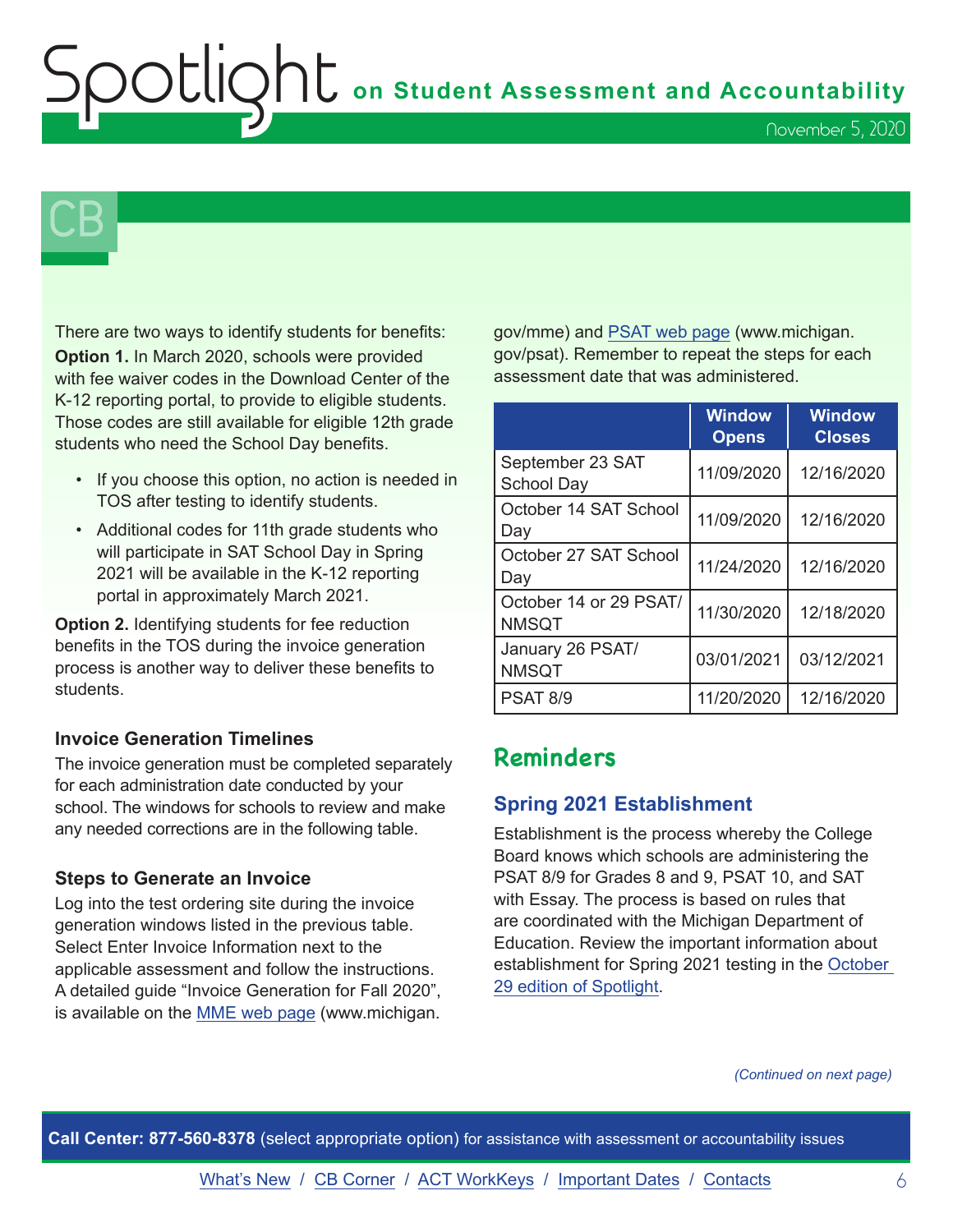# **Shums** on Student Assessment and Accountability November 5, 2020



## **Preparing for Spring 2021**

Tasks you can be doing now to prepare your school for the Spring 2021 administration of PSAT 8/9 for Grades 8 and 9, PSAT 10, and SAT with Essay:

- Update the Educational Entity Master (EEM) with test coordinator information. Refer to the [September 24 Spotlight](https://www.michigan.gov/documents/mde/Spotlight_9-24-20_703294_7.pdf) article titled, "Are Your School and District Contacts Up to Date in the Educational Entity Master?"
- Refer to the [October 22 edition of Spotlight](https://www.michigan.gov/documents/mde/Spotlight_10-22-20_705870_7.pdf) for information about off-site testing. Submit [Off](https://docs.google.com/forms/d/e/1FAIpQLSfSTKnzdyk5RIlXJ1e-rgX0U1vDoEYKFBHld3rl3nDsmICJvA/viewform)[site Requests](https://docs.google.com/forms/d/e/1FAIpQLSfSTKnzdyk5RIlXJ1e-rgX0U1vDoEYKFBHld3rl3nDsmICJvA/viewform) (www.sat.org/offsiterequest) for SAT with Essay, PSAT 10, and PSAT 8/9 by **December 18, 2020**.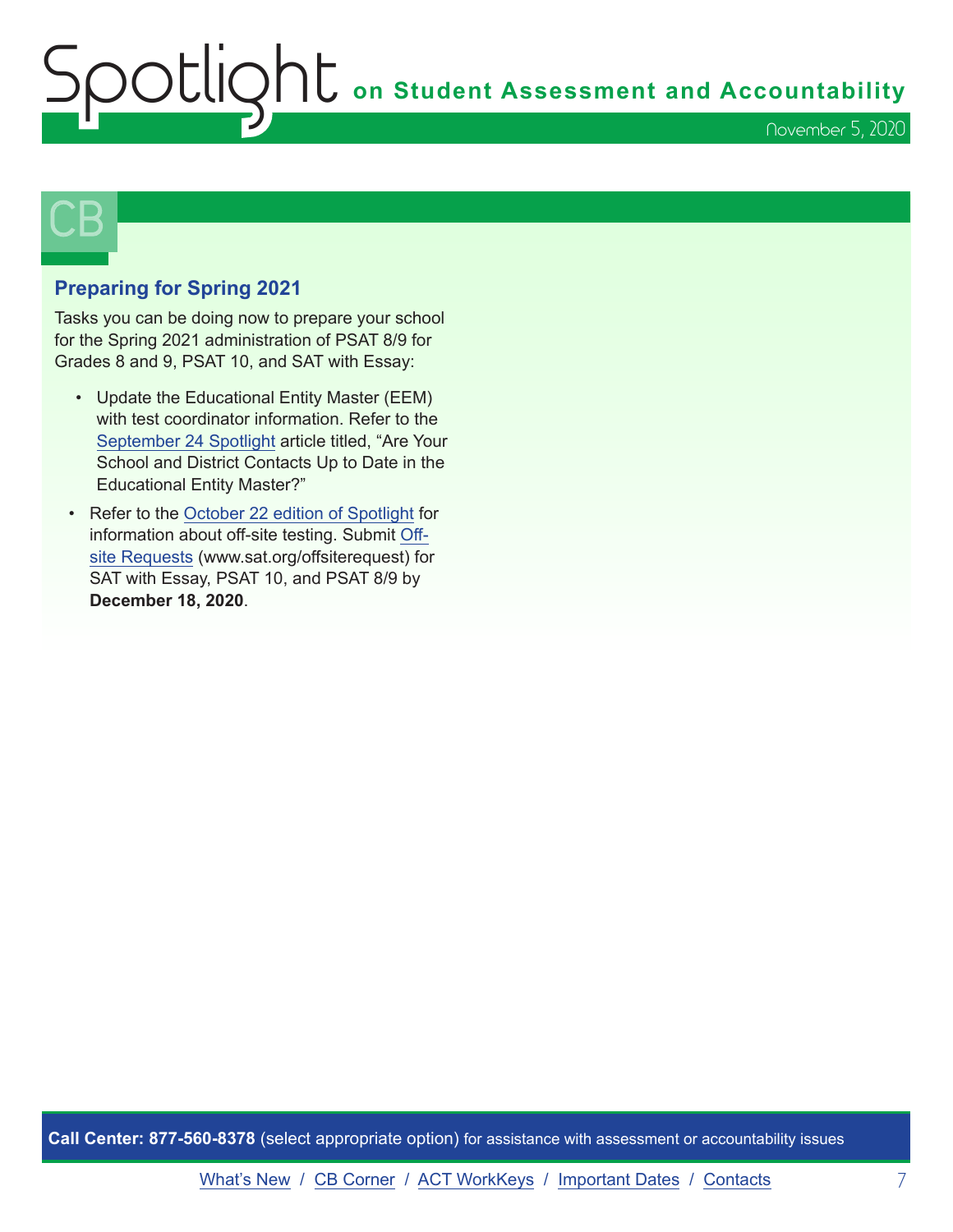$\sum_{i=1}^{n} \sum_{i=1}^{n} \sigma_i$  on Student Assessment and Accountability

<span id="page-7-0"></span>

## **What's New**

Detailed step-by-step instructions for completing ACT's Manage Participation Process are provided in the [ACT WorkKeys Spring 2021 Manage](https://www.michigan.gov/documents/mde/ACT_WorkKeys_Spring_2021_Manage_Participation_Guide_706807_7.pdf)  [Participation Process document,](https://www.michigan.gov/documents/mde/ACT_WorkKeys_Spring_2021_Manage_Participation_Guide_706807_7.pdf) located on the [MME](www.michigan.gov/mme)  [web page](www.michigan.gov/mme) (www.michigan.gov/mme).

## **Reminder**

## **Completing ACT's Manage Participation Process**

Refer to the [October 29, 2020 Spotlight on Student](https://www.michigan.gov/documents/mde/Spotlight_10-29-20_706526_7.pdf)  [Assessment and Accountability Newsletter](https://www.michigan.gov/documents/mde/Spotlight_10-29-20_706526_7.pdf) (www. michigan.gov/mde-spotlight) for information and high level instructions to complete ACT's Manage Participation process.

All schools, public and nonpublic, must confirm that they are participating in order to receive test materials and to administer the WorkKeys assessment.

Manage Participation must be completed at the individual school level, not at the district level, even if you are not testing. Reminder emails will be sent periodically to all schools that have not completed the Manage Participation process.

The deadline to submit Manage Participation selections is **November 27, 2020**.

## **Contacting ACT**

If you have questions, you may:

- 1. contact ACT via the [Contact Us web page](http://www.act.org/aap/state/contact.html) ([www.act.org/aap/state/contact.html](https://www.act.org/aap/state/contact.html))
- 2. call ACT at 800-553-6244 between 9:30 a.m. – 6:00 p.m. ET
	- standard time: ext. 2800
	- accommodations: ext.1788
- 3. email accommodations questions to [ACTStateAccoms@act.org](mailto:ACTStateAccoms%40act.org?subject=)

*(Continued on next page)*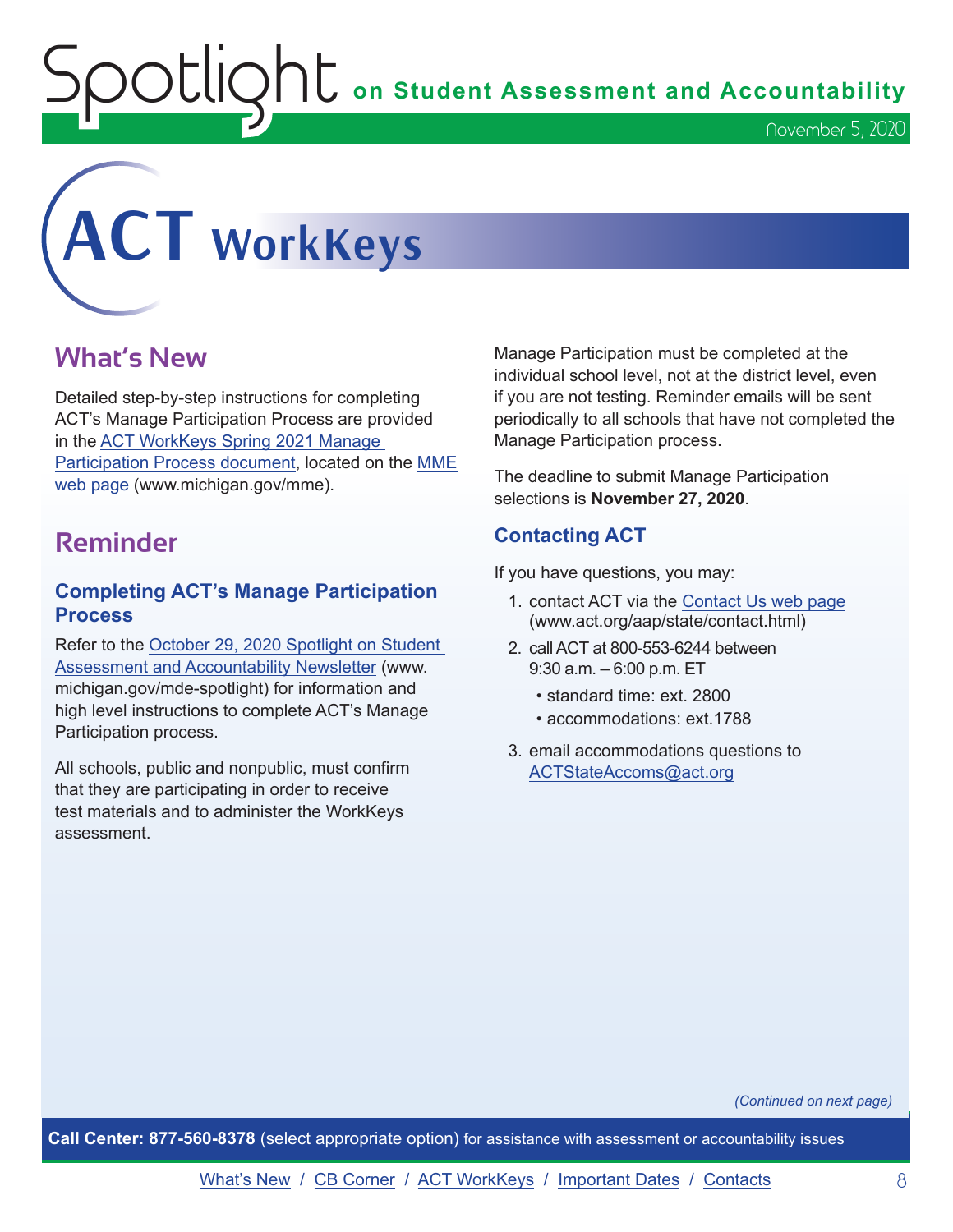# <span id="page-8-0"></span>Spotlight **on Student Assessment and Accountability** November 5, 2020

# **Recently Asked Questions . . .**

**I have a 12th grader who was unable to take the SAT with Essay in October 2020. Can this student test in Spring 2021?**

Yes, 12th grade students who were unable to take the SAT with Essay in Fall 2020 are eligible to participate in the MME in Spring 2021. While there are no accountability ramifications associated with 12th grade students for Spring 2021, they will need to be preidentified for and administered the SAT with Essay, the ACT WorkKeys exam, and M-STEP Science and Social Studies in the spring.

For more information about MME testing, refer to [Who](https://www.michigan.gov/documents/mde/MME_Eligibility_544301_7.pdf)  [Must/Can Take the MME](https://www.michigan.gov/documents/mde/MME_Eligibility_544301_7.pdf) on the [MME web page](www.michigan.gov/mme) (www. michigan.gov/mme) under **General Information**.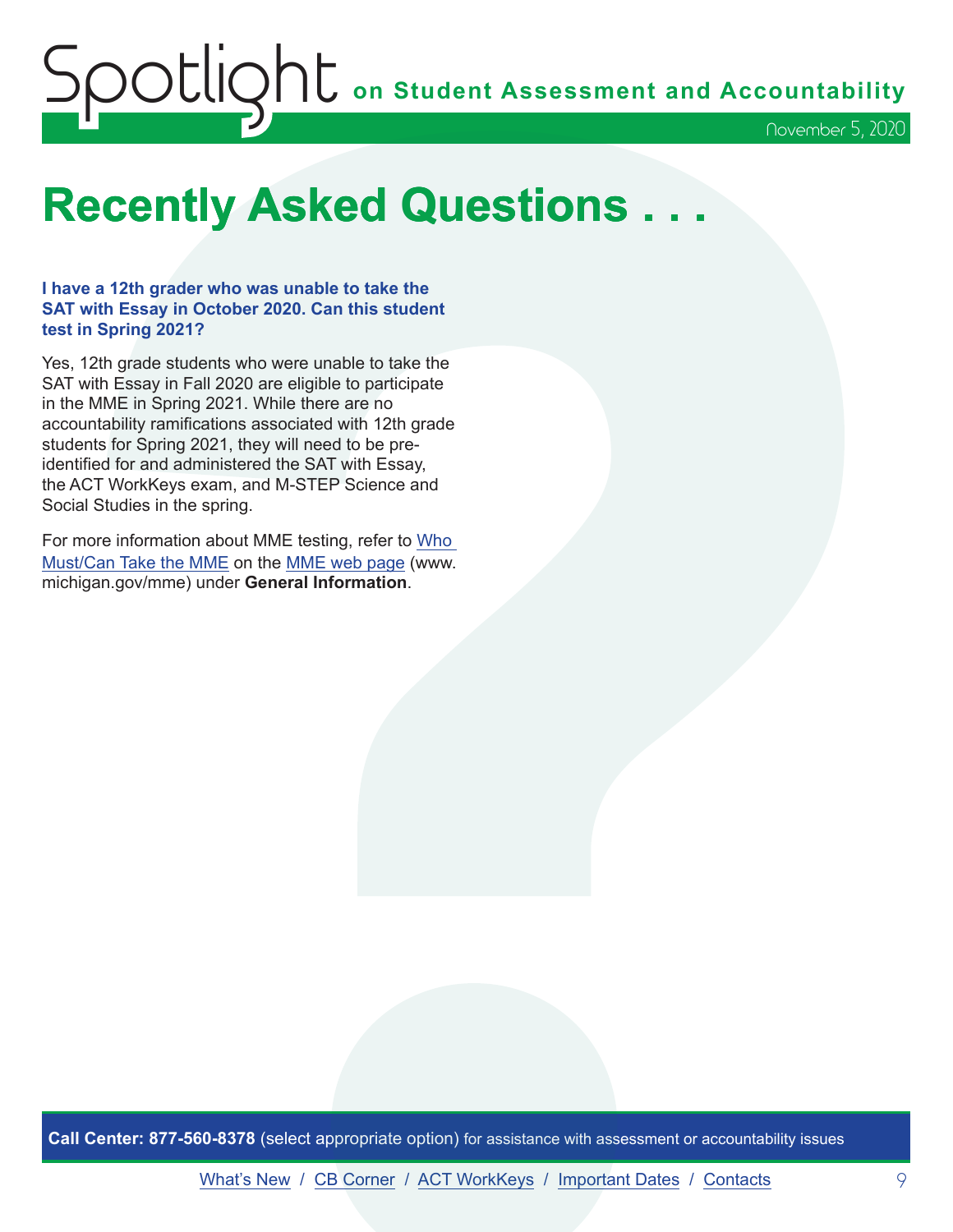# on Student Assessment and Accountability November 5, 2020

# <span id="page-9-0"></span>**Important Dates**

## **Coming Next Week . . .**

## **Tuesday, November 10, 2020 – 9:00 - 10:30 a.m.**

• **SAT with Essay**, **PSAT 10**, and **PSAT 8/9 for Grades 8 and 9** Michigan Implementation webinar – [Register](https://tinyurl.com/2021Implementation-MI) (https://tinyurl. com/2021Implementation-MI)

## **November 2020**

## **ACT WorkKeys**

## **Now – November 27, 2020**

• **ACT WorkKeys** Manage Participation window

## **SAT and PSAT**

#### **Now – December 18, 2020**

• **SAT, PSAT 10, PSAT 8/9** Request for Off-site testing window

#### **Now – November 20, 2020**

• College Board (**SAT with Essay, PSAT 8/9, PSAT 10**) Intent to Participate (Establishment Process)

## **December 2020**

Wed

#### **December 2, 2020 at 10 a.m.**

• Winter/Spring 2021 Technology Coordinator Training Zoom webinar

l nu

FП.

5

12

6

13

[Join the webinar](https://datarecognitioncorp.zoom.us/j/99441419689)

## **WIDA**

#### **Tuesday, December 1, 2020 – 2 - 4 p.m.**

• WIDA ACCESS for ELLs Overview for New Assessment Coordinators Webinar

#### [Webinar Registration](https://fall_2020_wida_access_for_ells_overview_webinar.eventbrite.com)

#### **Wednesday, December 9, 2020 – 2:00 - 3:30 p.m.**

• WIDA Alternate ACCESS for ELLs Overview for New Assessment Coordinators Webinar

[Webinar Registration](https://fall_2020_wida_alternate_access_for_ells_overview.eventbrite.com)

## **SAT and PSAT**

#### **December 9, 2020 from 12:00 - 1:30 p.m.**

• Accommodations and Supports webinar

[Register](https://tinyurl.com/2021Accommodations-MI) (https://tinyurl. com/2021Accommodations-MI)

#### **Now – December 18, 2020**

• Window to submit off-site requests for **SAT with Essay**, **PSAT 10**, **and PSAT 8/9**